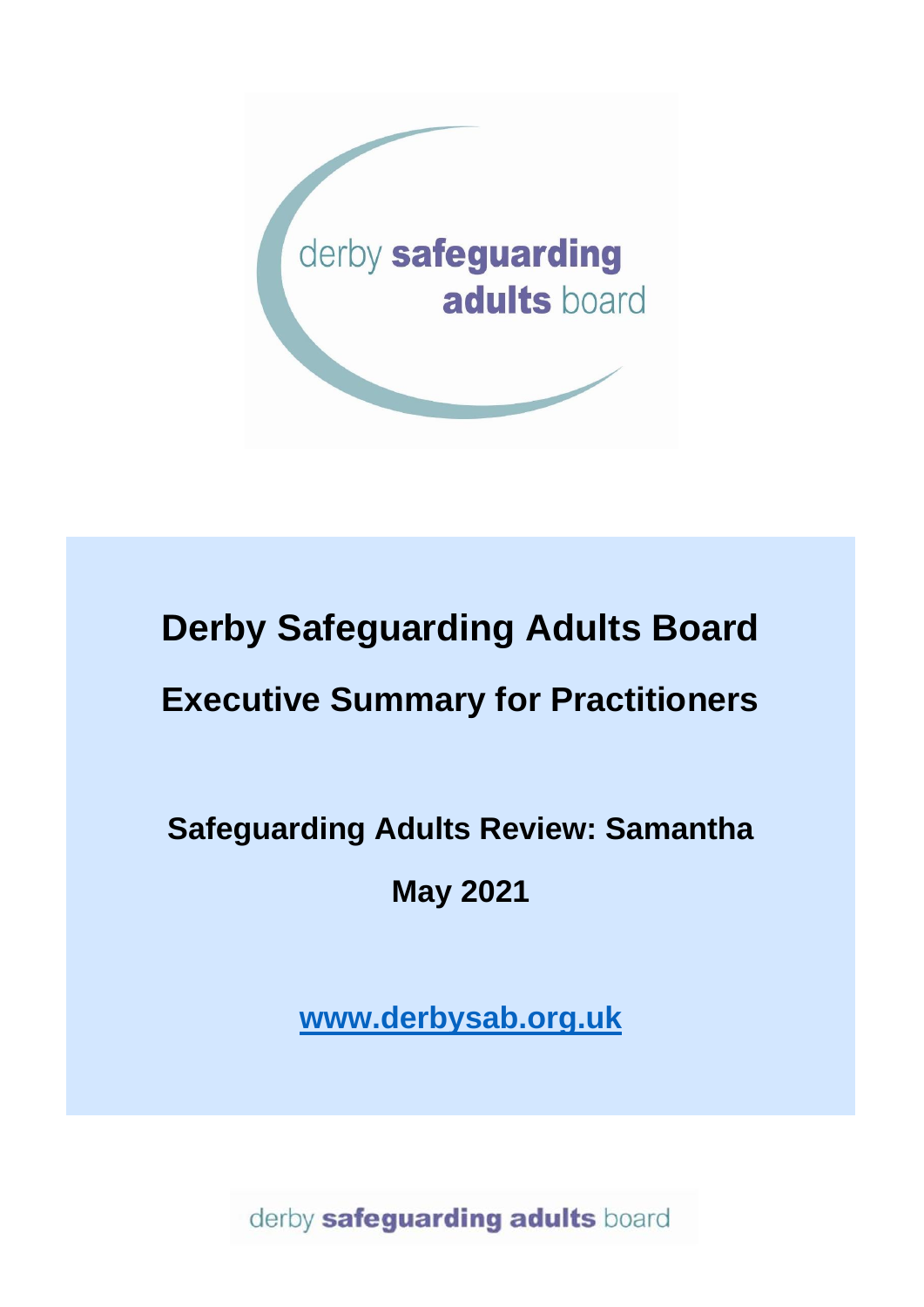## **Safeguarding Adults Review – Executive Summary Report**

#### **Safeguarding Adults Review: Samantha**

A Safeguarding Adults Review is a legal duty under the Care Act (2014), which states that the Safeguarding Adults Board must arrange for a review of a case involving:

- a) an adult in its area with care and support needs (whether the local authority was meeting any of those needs)
- b) if there is reasonable concern about how the Board, or members of it or other persons with relevant functions worked together to safeguard the adult and
- c) the Safeguarding Adults Board knows or suspects the adult has experienced serious abuse or neglect and there is concern how the partner agencies have worked together to protect the individual

The Derby Safeguarding Adults Board (DSAB) started a Safeguarding Adults Review (SAR) in 2019 to identify learning from a case in which a woman, identified as Samantha (not her real name), who had care and support needs, suffered from serious injuries in 2018. It was agreed by DSAB that the timeframe that would be considered by the review, would be the year prior to when the incident occurred.

The SAR and the final report were completed by an Independent Reviewer with input from those who knew or were involved with Samantha during this timeframe.

It was a priority to allow Samantha and her family to have a voice in helping shape and inform this review. Attempts were made to speak with Samantha via her advocate but unfortunately, this was not possible owing to Samantha feeling unable to contribute and communicate to inform the SAR. The Independent Reviewer ensured that the views of Samantha's family were obtained and included throughout the SAR process and the final report.

In addition, information was gathered from partner agencies that had been involved with Samantha during the review timeframe. A Practitioner and Manager event took place with participation from all the key agencies involved in providing care and support for Samantha. The event was focussed on what were considered some of the significant events, themes that featured during the timeline of the SAR, what was considered to have worked well, what was considered that could have been done better and recommendations for improvement.

The existing SAR Panel consisting of senior managers from lead agencies, with no previous involvement in the case, supported the progression of the SAR. These individuals were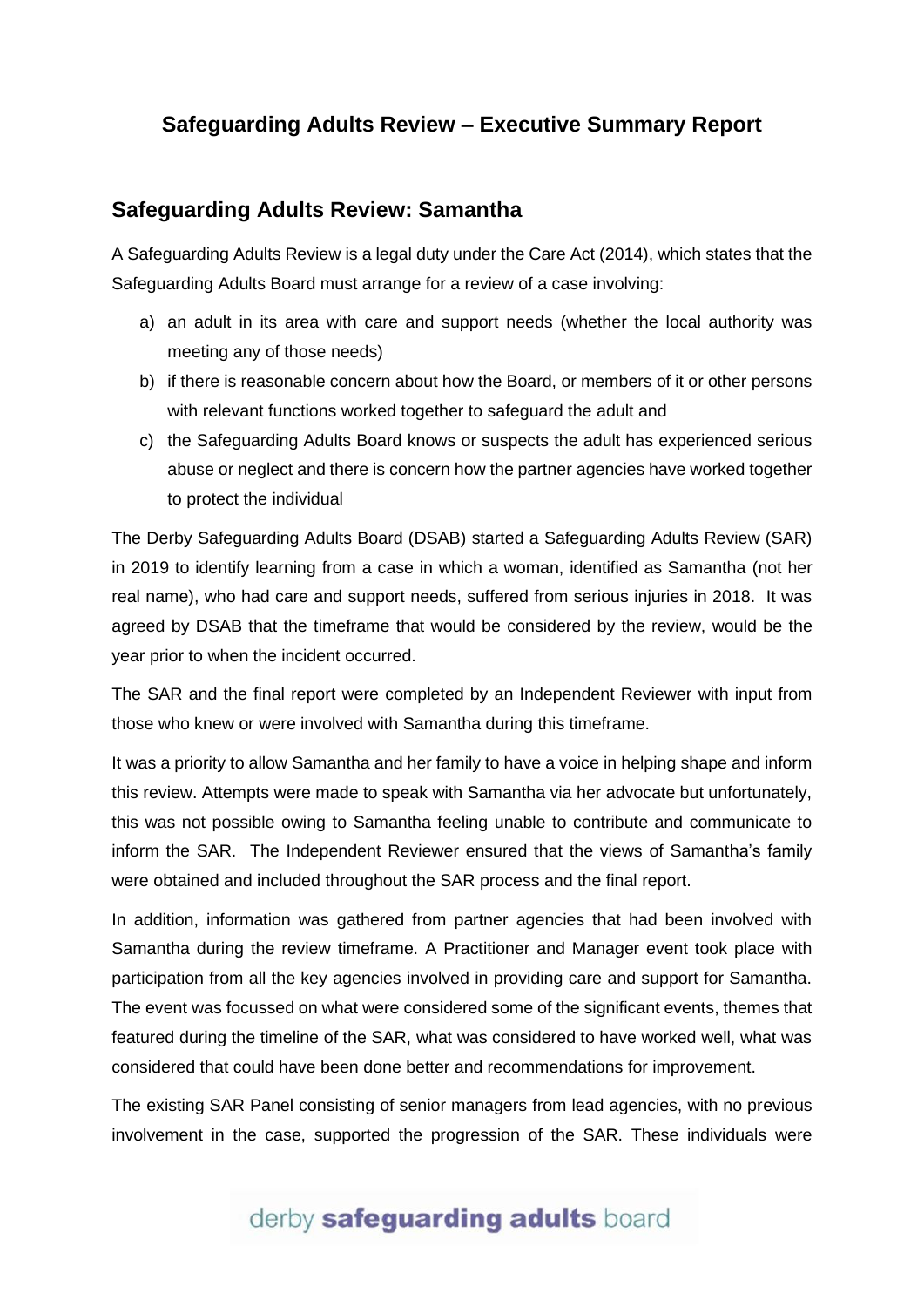identified to have the authority to effect change in their own agency and have the appropriate level of professional knowledge to support the SAR.

The final SAR report and recommendations were agreed by DSAB in April 2021.

### **Background**

Samantha is described by her parents as the older of two siblings who is caring and driven in setting high standards for achievement. Samantha was a high academic achiever and following secondary education went on to study sports science and psychology at university. She further went on in 2007 to study sports science at a master's level. It was at this time she became unwell psychologically. This deterioration in Samantha's mental health was subsequently followed by involvement with local mental health services which included on occasions her being detained in hospital under Section 2 and 3 of the Mental Health Act 1983.

Samantha was diagnosed with Bipolar Affective Disorder in 2008, Autistic Spectrum Disorder (ASD) in 2012 and Akathisia, a movement disorder, in 2015.

Samantha had a history of self-harm and suicidal ideation which were represented in her actions of self-ligaturing and taking medication overdoses. Samantha had issues in relation to gender identity disorder and it is believed that she had engaged, at some stage, with a gender reassignment clinic.

Leading up to the events of the serious incident, Samantha had been detained for several months as in an inpatient at a Mental Health hospital unit under Section 3 of the Mental Health Act. During her detention there were several occasions when Samantha went Absent Without Leave (A.W.O.L) from the ward, and she also utilised short periods of Section 17 Mental Health Act Leave on a regular basis.

Several Care Treatment Reviews and Multi-Disciplinary Teams meetings were held to plan for Samantha's anticipated discharge from the inpatient unit under the conditions of a Community Treatment Order.

At the time of the tragic incident Samantha was utilising a period of Section 17 Mental Health Act leave to spend time at a transitional service unit to prepare for her eventual discharge. The unit provides alternative discharge routes for mental health service users having difficulty in transitioning back into the wider community, but where continued inpatient treatment is thought no longer to beneficial.

On the day prior to the incident, it was reported that Samantha had informed someone that she was hearing information inside her head and was thinking about significant self-harm.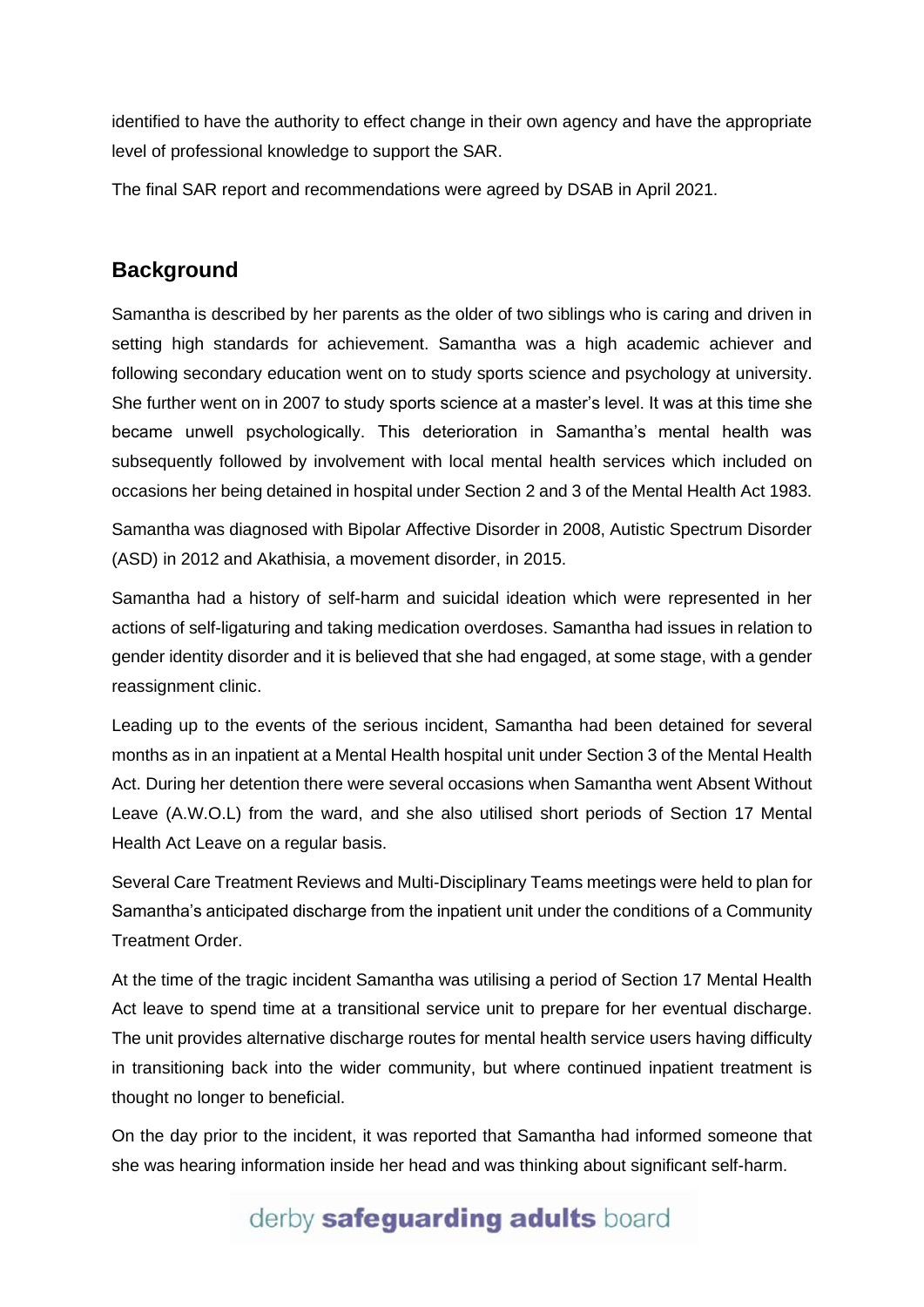This report was investigated by the transitional service unit staff. Risk assessments were undertaken, support was provided to Samantha and she denied any intent to self-harm.

Tragically she was found the following day with significant self-inflicted injuries.

### **Areas of good practice**

- 1. Despite Samantha's case being complex there were elements of case management that worked well, which included family involvement, good documentation and record keeping, and Samantha being consulted with, about decisions made regarding her care and her views were sought to inform future actions.
- 2. Section 17 Mental Health Act leave was used in Samantha's best interests to protect her dignity and to relieve her of stress.
- 3. Involvement and communication with Samantha's family about her ongoing care generally worked well.
- 4. Appropriate professional challenge was applied by a social worker working with Samantha.
- 5. A disclosure agreement was developed with family to enable information regarding escalating risks to be shared and to receive information from themselves to help inform risk assessment and management.

## **Recommendations**

- 1) Drawing upon feedback generated at the managers and practitioners learning event, Derby SAB should seek assurance from commissioners that sufficient available ASD specialist support is available to meet the needs of the local population.
- 2) Derby SAB should seek assurance as to the extent that the Mental Capacity Act 2005 is being applied across the Derby Safeguarding Partnership.
- 3) Derby SAB should closely monitor the developments of the proposals by the All-Party Parliamentary Group for Runaway and Missing Children and Adults in relation to the multi-agency response to individuals who go missing from hospital and care settings, together with considering the implications for the SAB and Safeguarding partnership should they be implemented.
- 4) Derby Safeguarding Adults Board should seek assurance from Derby and Derbyshire Clinical Commissioning Group as to how the recommendation to improve the recording of Section 17 Mental Health Act leave by Derbyshire Healthcare NHS Foundation Trust has been embedded and evidenced in current practice.